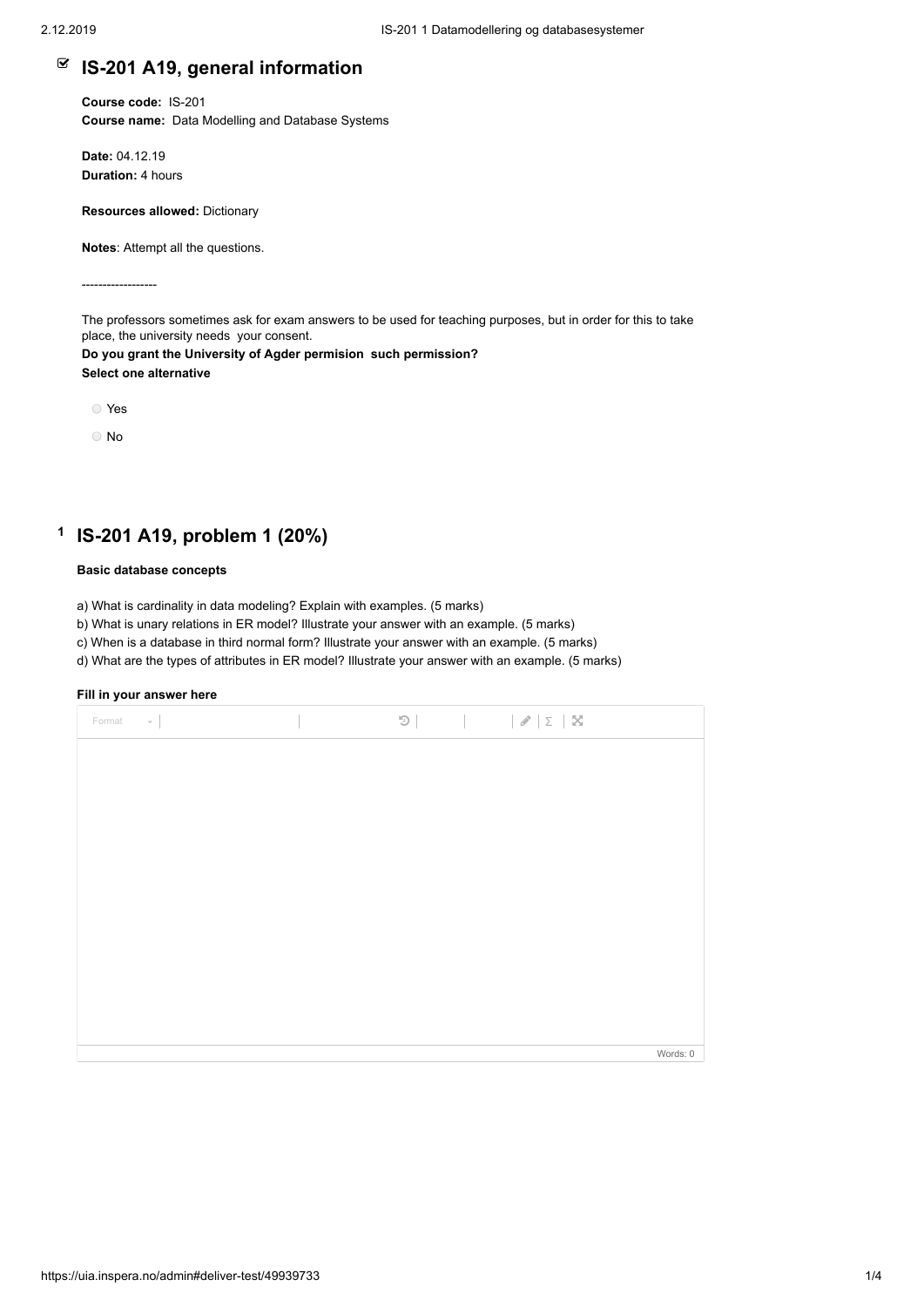## **2 IS-201 A19, problem 2 (20%)**

### **E-R modellering**

Read the task carefully. Then draw an E-R diagram for the following case.

The library provides books to borrowers. Each book is described by title, edition, and year of publication, and is uniquely identified using the ISBN. Each borrower is described by his or her name and address and is uniquely identified using a borrower number. The library provides one or more copies of each book and each copy is uniquely identified using a copy number, status indicating if the book is available for loan, and the allowable loan period for a given copy. A borrower may loan one or many books, and the date each book is loaned out and is returned is recorded. Loan number uniquely identifies each book loan. (20 marks)

| $\sim$  <br>Format |  |  |          |
|--------------------|--|--|----------|
|                    |  |  |          |
|                    |  |  |          |
|                    |  |  |          |
|                    |  |  |          |
|                    |  |  |          |
|                    |  |  |          |
|                    |  |  |          |
|                    |  |  |          |
|                    |  |  |          |
|                    |  |  | Words: 0 |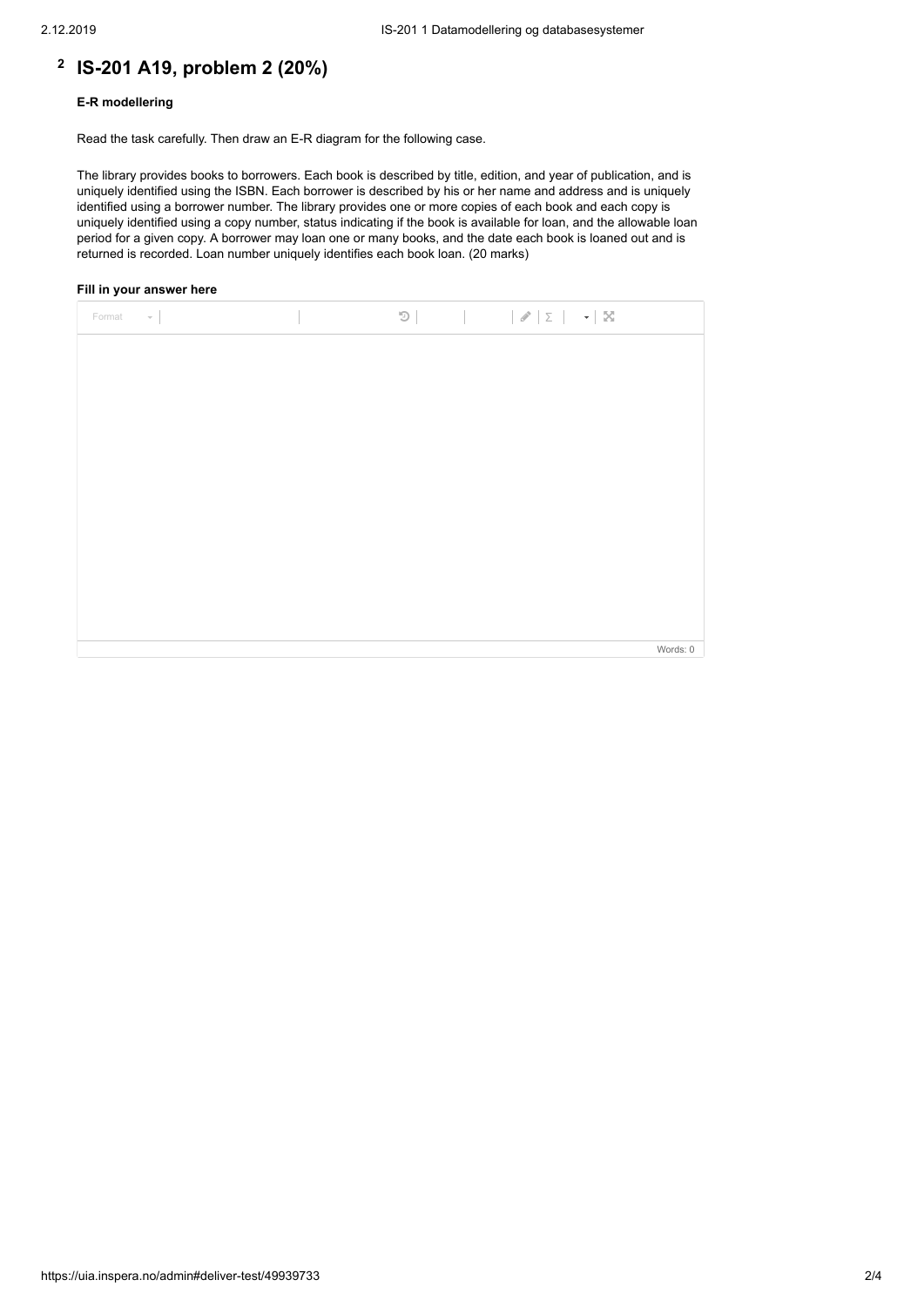# **3 IS-201 A19, problem 3 (20%)**

## **Normalization**

- 1. Describe why the following table is not in 3NF. (5 marks)
- 2. Convert the following table into 3NF. (15 marks)

| leaseNo | bannerID | placeNo | fName  | <b>IName</b> | startDate  | finishDate | flatNo          | flatAddress               |
|---------|----------|---------|--------|--------------|------------|------------|-----------------|---------------------------|
| 10003   | B017706  | 78      | Jane   | Watt         | 01/09/2011 | 30/06/2011 | F <sub>56</sub> | 34 high street, paisley   |
| 10259   | B017706  | 88      | Jane   | Watt         | 01/09/2011 | 30/06/2012 | F78             | 111 storrie road, paisley |
| 10364   | B013399  | 89      | Tome   | Janes        | 01/09/2011 | 30/06/2012 | F78             | 111 storrie road, paisley |
| 10566   | B012124  | 102     | Karen  | <b>Black</b> | 01/09/2011 | 30/06/2012 | F79             | 120 lady lane, paisley    |
| 11067   | B034511  | 88      | Steven | Smith        | 01/09/2011 | 30/06/2013 | F78             | 111 storrie road, paisley |
| 11169   | B013399  | 78      | Tom    | Jones        | 01/09/2012 | 30/06/2013 | F <sub>56</sub> | 34 high street, paisley   |

| Format<br>$\sim$ $-$ |  |  |          |
|----------------------|--|--|----------|
|                      |  |  |          |
|                      |  |  |          |
|                      |  |  |          |
|                      |  |  |          |
|                      |  |  |          |
|                      |  |  |          |
|                      |  |  |          |
|                      |  |  |          |
|                      |  |  |          |
|                      |  |  |          |
|                      |  |  | Words: 0 |